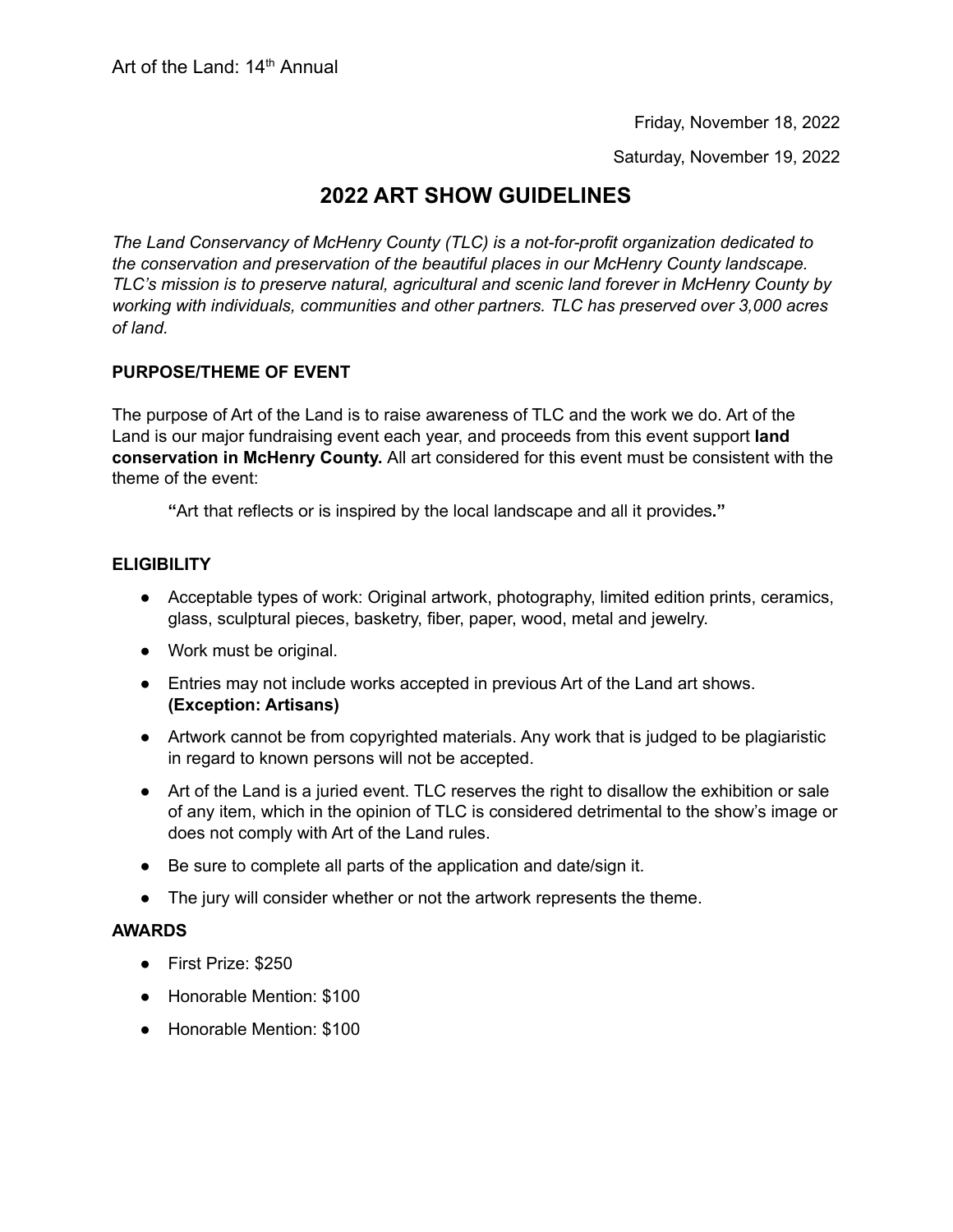# **SUBMISSION**

- Artists may submit up to five entries for a non-refundable fee of \$25. There will be a \$5 fee for each additional entry.
- Artisans should submit five images which are characteristic of current work. **There is no artisan jury fee.**
- Entries are juried from digital images for acceptance into the show. Image quality is important.
- All accepted artwork must be for sale.
- Entrants must submit the application online at www.artoftheland.org
- Images of work also must be emailed to gmaki@conservemc.org (ATTACHED not embedded)
- $\bullet$  Fee(s) may be paid via:
	- o Credit card on our website (www.artoftheland.org)
	- o Mail a check or money order with "Jury Fee" in the memo to TLC, P.O. Box 352, Woodstock, IL 60098.

**NOTE:** Use the following format to submit images:

File size: 1200 pixels on the longest side of the image. Resolution: 300 dpi Format: JPEG **Each piece should be labeled with Artist Name, Title, Price, Medium and Size** (not including mat/frame)

# **DEADLINE**

The official application deadline is **Sunday, October 9, 2022. (Includes fee and digital images.) Entries timestamped after Oct. 9 will be marked late and will not be accepted.**

- Artists and artisans will be notified of the jury's decision via e-mail by Wednesday, Oct. 19, 2022.
- Accepted artists and artisans will be issued a free pass to attend Art of the Land.

# **DROP OFF AND PICK UP TIMES OF ARTWORK ONCE ACCEPTED**

**Drop off** of artwork is Sunday, Nov. 13, 2022, from 2:00 p.m. to 5:30 p.m. at the Starline Factory, 400 N. Front St., Harvard, IL 60033. **Artwork may NOT be shipped for this show.**

Artisan setup will take place Thursday, Nov. 17 from 5:00 to 7:00 p.m. or Friday, Nov. 18 from 3:00 p.m. to 5:00 p.m. **Setup must be complete by 5:00 p.m. on Friday.** Please plan to bring your own table and display items **that will fit in an 8'x 8' area.** We also suggest that you bring adequate lighting, extension cords and power strips.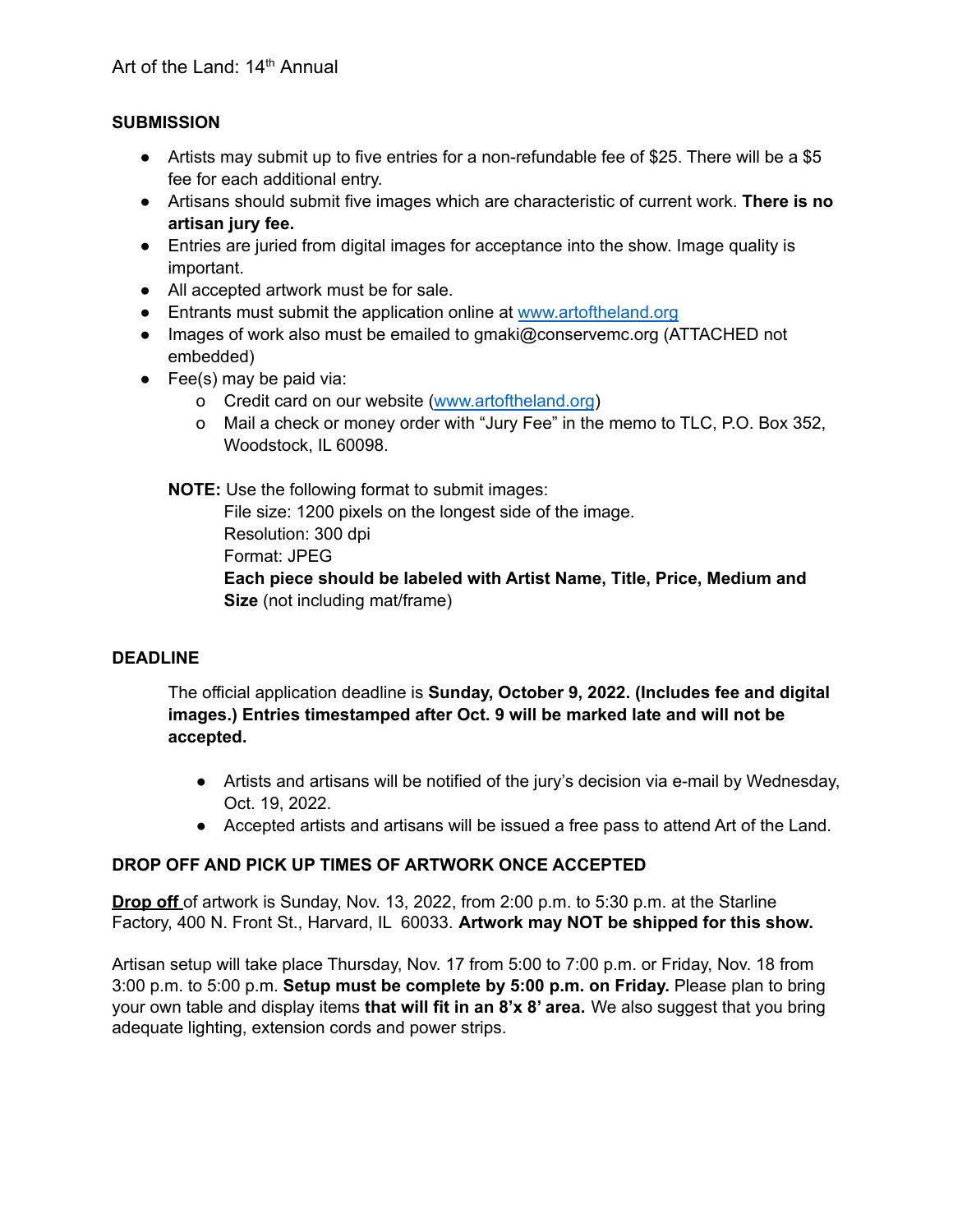# **GUIDELINES FOR ART DROP OFF**

- No substitutions of juried artwork will be accepted and no changes to title or sales price will be allowed.
- Artwork needs to be exhibit-ready, and labeled on the back with name of artist, artist phone number, title, medium and price.
- Wall or suspended art must be equipped with suitable means for hanging.
- No saw-toothed hangers. Artwork with saw-toothed hangers will be rejected.
- A setup diagram must accompany multiple pieces or installation art.
- Any special stands, cases or covers for sculpture must be provided by the artist.
- Art remains in place for the duration of the show.
- TLC will allow each accepted artist submitting wall art to add unframed, *matted prints* (no canvas) to a general bin, limit ten (10) per artist. These must be marked with the artist's name, title and price.
- Artwork must be **suitably equipped and wired** for proper hanging. (Use sturdy frames to ensure artwork will not break or be damaged).

**Pick up** of unsold artwork is Saturday, Nov. 19, at 9:30 p.m. or Sunday, Nov. 20, 2022, from 10:00 a.m. to 1:00 p.m. at the Starline Factory, 400 N. Front St., Harvard, IL 60033.

**NOTE**: Artists who cannot pick up during the scheduled time must have someone else do so or make alternate arrangements.

# **Works not claimed within 10 days of the end of the exhibit will become the property of TLC.**

#### **SALES - Artists**

- All artwork must be for sale and should be priced to sell. TLC will process all sales and will accept cash, check or credit card payments. Artists receive 70 percent of the price of the artwork and TLC receives 30 percent.
- Artists determine their sales price. It is the artist's responsibility to report and pay sales tax on artwork sold.

#### **SALES - Artisans**

- New for 2022: In order to simplify the payment process, each artisan will pay a flat booth fee of \$150 once accepted to the show. TLC will no longer keep a percentage of items sold, however, additional donations of a percentage of sales are welcomed as TLC is a nonprofit, and all proceeds benefit land preservation in McHenry County.
- In 2021 artisan sales ranged from \$415 to \$1670. Each artisan will handle their own sales instead of sending customers to the TLC checkout desk.
- It is the artisan's responsibility to collect, report and pay sales tax on items sold. Please refer to these guidelines for more information: https://www2.illinois.gov/rev/individuals/Pages/fairs.aspx
- You or someone you designate must be at your table during the show at all times. TLC cannot provide anyone to do this.